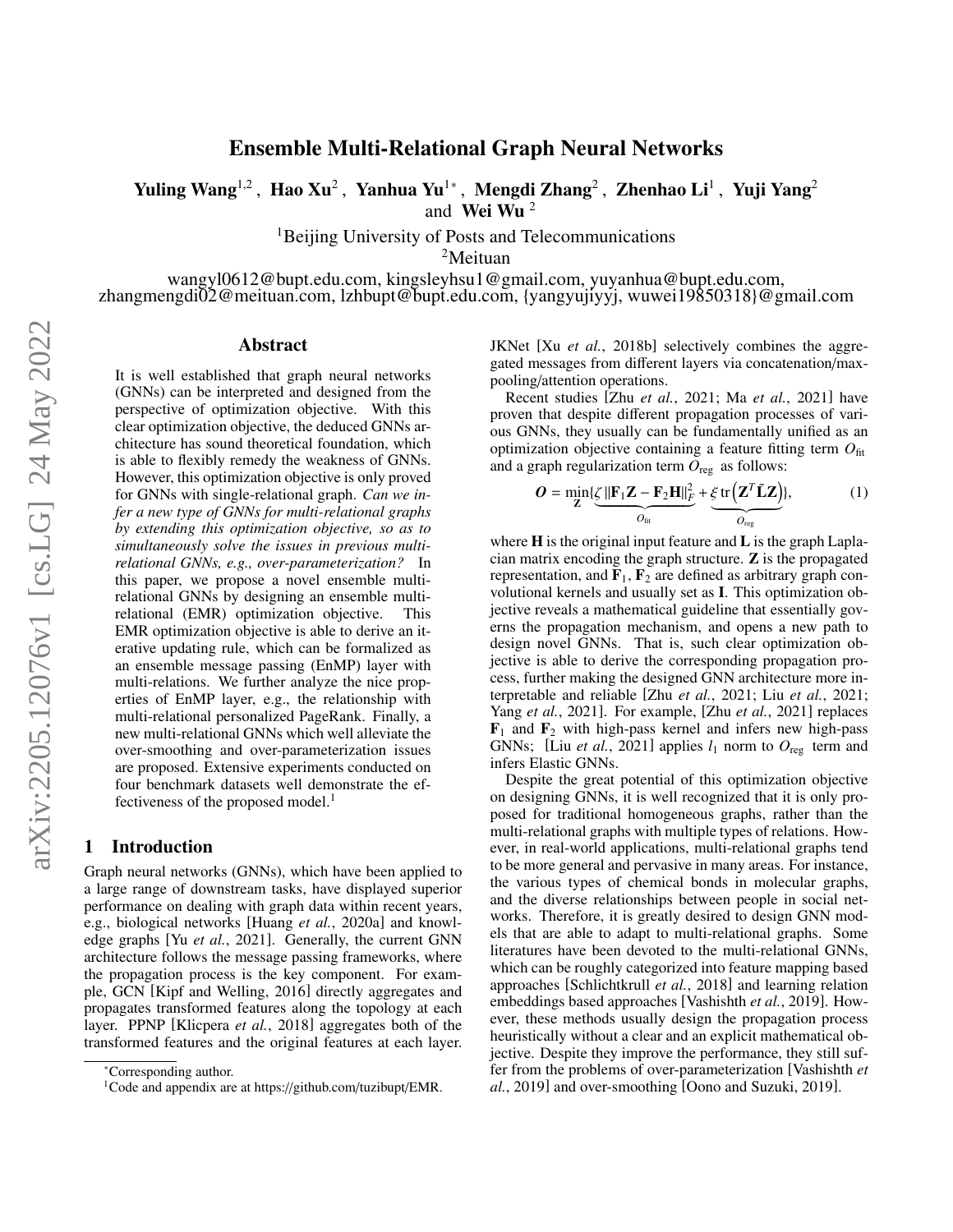*"Can we remedy the original optimization objective to design a new type of multi-relational GNNs that is more reliable with solid objective, and at the same time, alleviates the weakness of current multi-relational GNNs, e.g., over-smoothing and over-parameterization?"*

Nevertheless, it is technically challenging to achieve this goal. Firstly, how to incorporate multiple relations into an optimization objective. Different relations play different roles, and we need to distinguish them in this optimization objective as well. Secondly, to satisfy the above requirements, it is inevitable that the optimization objective will become more complex, maybe with more constrains. How to derive the underlying message passing mechanism by optimizing the objective is another challenge. Thirdly, even with the message passing mechanism, it is highly desired that how to integrate it into deep neural networks via simple operations without introducing excessive parameters.

In this paper, we propose a novel multi-relational GNNs by designing an ensemble optimization objective. In particular, our proposed ensemble optimization objective consists of a feature fitting term and an ensemble multi-relational graph regularization (EMR) term. Then we derive an iterative optimization algorithm with this ensemble optimization objective to learn the node representation and the relational coefficients as well. We further show that this iterative optimization algorithm can be formalized as an ensemble message passing layer, which has a nice relationship with multi-relational personalized PageRank and covers some existing propagation processes. Finally, we integrate the derived ensemble message passing layer into deep neural networks by decoupling the feature transformation and message passing process, and a novel family of multi-relational GNN architectures is developed. Our key contributions can be summarized as follows:

- We make the first effort on how to derive multi-relational GNNs from the perspective of optimization framework, so as to enable the derived multi-relational GNNs more reliable. This research holds great potential for opening new path to design multi-relational GNNs.
- We propose a new optimization objective for multirelational graphs, and we derive a novel ensemble message passing (EnMP) layer. A new family of multirelational GNNs is then proposed in a decoupled way.
- We build the relationships between our proposed EnMP layer with multi-relational personalized PageRank, and some current message passing layers. Moreover, our proposed multi-relational GNNs can well alleviate the over-smoothing and over-parameterazion issues.
- Extensive experiments are conducted, which comprehensively demonstrate the effectiveness of our proposed multi-relational GNNs.

## 2 Related Work

Graph Neural Networks. The dominant paradigms of GNNs can be generally summarized into two branches: spectral-based GNNs [Defferrard *et al.*[, 2016;](#page-6-12) [Klicpera](#page-6-3) *et al.*, [2018\]](#page-6-3) and spatial-based GNNs [\[Gilmer](#page-6-13) *et al.*, 2017; [Klicpera](#page-6-3) *et al.*[, 2018\]](#page-6-3). Various of representative GNNs have been proposed by designing different information aggregation and update strategies along topologies, e.g., [\[Gilmer](#page-6-13) *et al.*, 2017; [Klicpera](#page-6-3) *et al.*, 2018]. Recent works [Zhu *et al.*[, 2021;](#page-6-5) Ma *et al.*[, 2021\]](#page-6-6) have explore the intrinsically unified optimization framework behind existing GNNs.

Multi-relational Graph Neural Networks. The core idea of multi-relational GNNs [\[Schlichtkrull](#page-6-9) *et al.*, 2018; [Vashishth](#page-6-10) *et al.*[, 2019;](#page-6-10) [Thanapalasingam](#page-6-14) *et al.*, 2021] is to encode relational graph structure information into low-dimensional node or relation embeddings. As a representative relational GNNs, RGCN [\[Schlichtkrull](#page-6-9) *et al.*, 2018] designs a specific convolution for each relation, and then the convolution results under all relations are aggregated, these excess parameters generated are completely learned in an end-to-end manner. Another line of literature [Ji *et al.*[, 2021a;](#page-6-15) Wang *et al.*[, 2019;](#page-6-16) Fu *et al.*[, 2020;](#page-6-17) Yun *et al.*[, 2019\]](#page-6-18) considers the heterogeneity of edges and nodes to construct meta-paths, then aggregate messages from different meta-path based neighbors.

## 3 Proposed Method

Notations. Consider a multi-relational graph  $G = (\mathcal{V}, \mathcal{E}, \mathcal{R})$ with nodes  $v_i \in V$  and labeled edges (relations)  $(v_i, r, v_j) \in \mathcal{E}$ <br>where  $r \in \mathcal{P}$  is a relation type. Graph structure  $G'$  under re-, where  $r \in \mathcal{R}$  is a relation type. Graph structure  $\mathcal{G}^r$  under relation *r* can be described by the adjacency matrix  $A^r \in \mathbb{R}^{n \times n}$ , where  $A_{i}^{r} = 1$  if there is an edge between nodes *i* and *j* unwhere  $A_{i,j} = 1$  if there is an edge between hodes  $i$  and  $j$  different relation  $r$ , otherwise 0. The diagonal degree matrix is denoted as  $\mathbf{D}^r = \text{diag}(d_1^r, \dots, d_n^r)$ , where  $d_j^r = \sum_j \mathbf{A}_{i,j}^r$ . We use  $\tilde{A}^r = A^r + I$  to represent the adjacency matrix with added selfloop and  $\tilde{\mathbf{D}}^r = \mathbf{D}^r + \mathbf{I}$ . Then the normalized adjacency matrix is  $\hat{\mathbf{A}}^r = (\tilde{\mathbf{D}}^r)^{-1/2} \tilde{\mathbf{A}}^r (\tilde{\mathbf{D}}^r)^{-1/2}$ . Correspondingly,  $\tilde{\mathbf{L}}^r = \mathbf{I} - \hat{\mathbf{A}}^r$  is the normalized symmetric positive semi-definite graph Laplacian matrix of relation *r*.

#### 3.1 Ensemble Optimization Framework

Given a multi-relational graph, one basic requirement is that the learned representation  $Z$  should capture the homophily property in the graph with relation *r*, i.e., the representations  $\mathbf{Z}_i$  and  $\mathbf{Z}_j$  should be similar if nodes *i* and *j* are connected by relation *r*. We can achieve the above goal by minimizing to the following term with respect to Z:

$$
\operatorname{tr}\left(\mathbf{Z}^T\tilde{\mathbf{L}}^r\mathbf{Z}\right)=\sum_{i,j}^n\hat{\mathbf{A}}_{i,j}^r\left\|\mathbf{Z}_i-\mathbf{Z}_j\right\|^2,\tag{2}
$$

where  $\hat{A}_{i}^{r}$  represents the node *i* and node *j* are connected where  $A_{i,j}$  represents the *r*.

With all the *R* relations, we need to simultaneously capture the graph signal smoothness. Moreover, consider that different relations may play different roles, we need to distinguish their importance as well, which can be modelled as an ensemble multi-relational graph regularization as follows:

$$
O_{\text{e-reg}} = \begin{cases} \lambda_1 \sum_{r=1}^{R} \mu_r \sum_{i,j}^{n} \hat{\mathbf{A}}_{i,j}^r ||\mathbf{Z}_i - \mathbf{Z}_j||^2 + \lambda_2 ||\mu||_2^2, \\ \text{s.t.} \sum_{r=1}^{R} \mu_r = 1, \mu_r \ge 0, \forall r = 1, 2, ..., R, \end{cases}
$$
(3)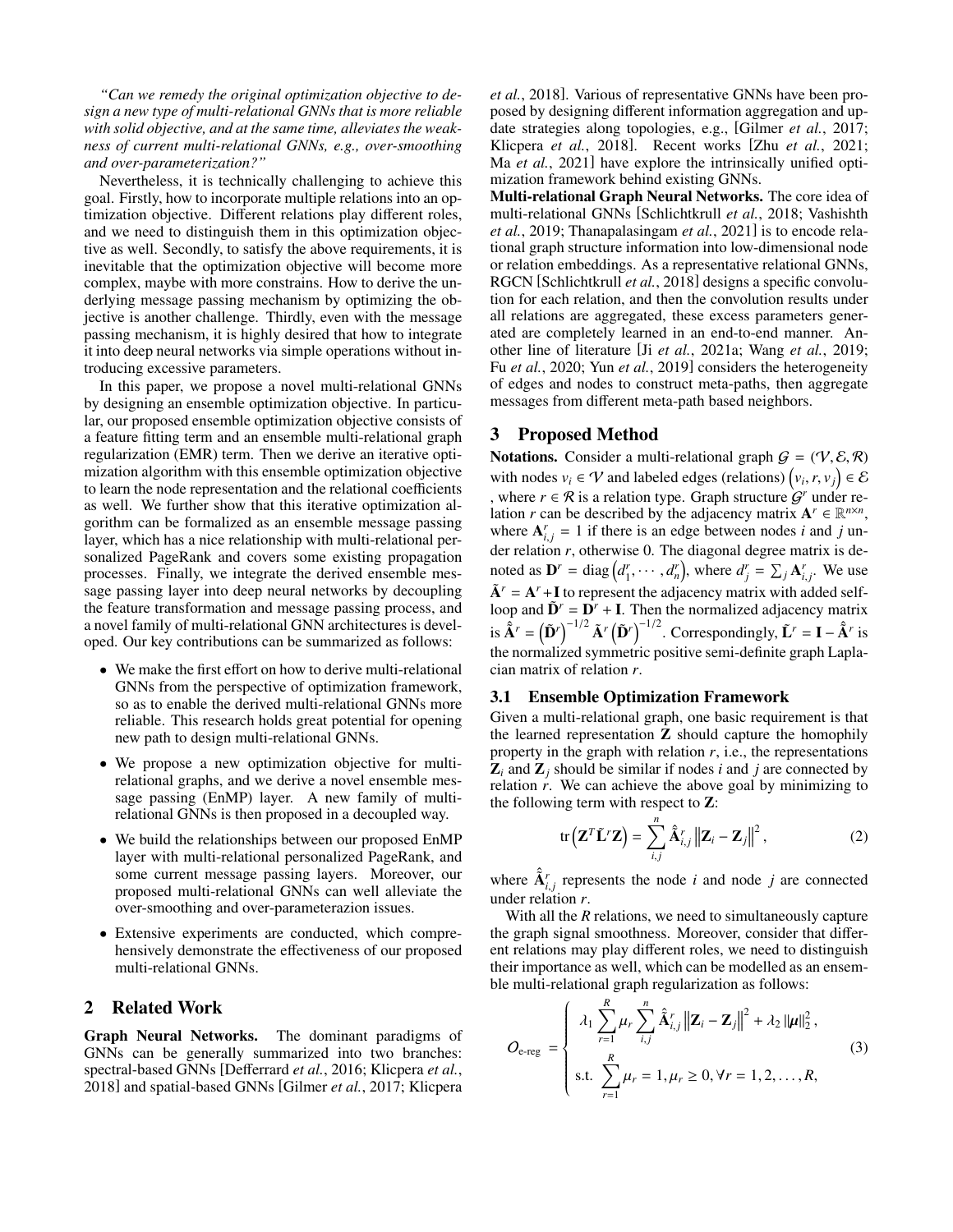where  $\lambda_1$  and  $\lambda_2$  are non-negative trade-off parameters.  $\mu_r \geq 0$ is the weight corresponding to relation  $r$ , and the sum of weights is 1 for constraining the search space of possible graph Laplacians. The regularization term  $\|\mu\|_2^2$  is to avoid<br>the parameter overfitting to only one relation (Geng *et al*) the parameter overfitting to only one relation [\[Geng](#page-6-19) *et al.*, [2012\]](#page-6-19).

In addition to the topological constraint by  $O_{e-reg}$  term, we should also build the relationship between the learned representation Z with the node features H. Therefore, there is a feature fitting term:  $O_{\hat{h}t} = ||\mathbf{Z} - \mathbf{H}||_F^2$ , which makes **Z** encode information from the original feature H, so as to alleviate the over-smoothing problem. Finally, our proposed optimization framework for multi-relational graphs, which includes constraints on features and topology, is as follows:

<span id="page-2-0"></span>arg 
$$
\min_{\mathbf{Z},\mu} \underbrace{\|\mathbf{Z} - \mathbf{H}\|_F^2}_{O_{\text{fit}}} + \underbrace{\lambda_1 \sum_{r=1}^R \mu_r \mathbf{tr} \left( \mathbf{Z}^\top \tilde{\mathbf{L}}^r \mathbf{Z} \right) + \lambda_2 \|\mu\|_2^2}_{O_{\text{erg}}},
$$
  
s.t. 
$$
\sum_{r=1}^R \mu_r = 1, \mu_r \ge 0, \forall r = 1, 2, ..., R. \tag{4}
$$

By minimizing the above objective function, the optimal representation  $Z$  not only captures the smoothness between nodes, but also preserves the personalized information. Moreover, the optimal relational coefficients  $\mu$  can be derived, reflecting the importance of different relations.

#### 3.2 Ensemble Message Passing Mechanism

It is nontrivial to directly optimize  $\mathbf Z$  and  $\boldsymbol{\mu}$  together because Eq.[\(4\)](#page-2-0) is not convex w.r.t.  $(\mathbb{Z}, \mu)$  jointly. Fortunately, an iterative optimization strategy can be adopted, i.e., i.) first opti-mizing Eq.[\(4\)](#page-2-0) w.r.t.  $\mu$  with a fixed **Z**, resulting in the solution of relational coefficients  $\mu$ ; ii.) then solving Eq.[\(4\)](#page-2-0) w.r.t.  $\mathbf Z$ with  $\mu$  taking the value solved in the last iteration. We will show that performing the above two steps corresponds to one ensemble message passing layer in our relational GNNs.

#### Update Relational Coefficients

We update relational parameters  $\mu$  by fixing  $\mathbb{Z}$ , then the ob-jective function [\(4\)](#page-2-0) w.r.t.  $\mu$  is reduced to:

<span id="page-2-1"></span>arg 
$$
\min_{\mu} \sum_{r=1}^{R} \mu_r s_r + \frac{\lambda_2}{\lambda_1} ||\mu||_2^2
$$
,  
s.t.  $\sum_{r=1}^{R} \mu_r = 1, \mu \ge 0, \forall r = 1, 2, ..., R,$  (5)

where  $s_r = \text{tr}(\mathbf{Z}^\top \tilde{\mathbf{L}}^r \mathbf{Z})$ .

(1) When  $\frac{\lambda_2}{\lambda_1} = 0$ , the coefficient might concentrate on one<br>train relation i.e.,  $\mu_1 - 1$  if  $s_1 - \min_{n \ge 0} s_n$  and  $\mu_2 - 0$ certain relation, i.e.,  $\mu_j = 1$  if  $s_j = \min_{r=1,\dots,R} s_r$ , and  $\mu_j = 0$ <br>otherwise. When  $\frac{\lambda_2}{\lambda_1} = +\infty$ , each relation will be assigned<br>caused so figure i.e.  $\mu_j = 1$  [Cana at  $\mu_j = 20121$ ] equal coefficient, i.e.,  $\mu_r = \frac{1}{R}$  [Geng *et al.*[, 2012\]](#page-6-19).<br>(2) Otherwise theoretically Fq. (5) can b

(2) Otherwise, theoretically, Eq.[\(5\)](#page-2-1) can be regarded as a convex function of  $\mu$  with the constraint in a standard simplex [\[Chen and Ye, 2011\]](#page-6-20), i.e.,  $\Delta$  =  $\left\{ \mu \in \mathbb{R}^R : \sum_{r=1}^R \mu_r = 1, \mu \geq 0 \right\}$ . Therefore, the mirror entropic descent algorithm (EMDA) [\[Beck and Teboulle, 2003\]](#page-6-21) can be used to optimize  $\mu$ , where the update process is described by Algorithm [1.](#page-3-0) The objective  $f(\cdot)$  should be a convex Lipschitz continuous function with Lipschitz constant  $\phi$  for a fixed given norm. Here, we derive this Lipschitz constant from  $\|\nabla f(\boldsymbol{\mu})\|_1 \le \frac{2\lambda_2}{\lambda_1} + \|s\|_1 = \phi$ , where  $s = \{s_1, \ldots, s_R\}.$ 

#### Update Node Representation

Then we update node representation  $Z$  with fixing  $\mu$ , where the objective function Eq.  $(4)$  w.r.t.  $\mathbb{Z}$  is reduced to:

<span id="page-2-2"></span>
$$
\arg\min_{\mathbf{Z}} \|\mathbf{Z} - \mathbf{H}\|_F^2 + \lambda_1 \sum_{r=1}^R \mu_r \mathbf{tr}\left(\mathbf{Z}^\top \tilde{\mathbf{L}}^r \mathbf{Z}\right). \tag{6}
$$

We can set the derivative of Eq.  $(6)$  with respect to **Z** to zero and get the optimal Z as:

$$
\frac{\partial \left\{ \left\| \mathbf{Z} - \mathbf{H} \right\|_F^2 + \lambda_1 \sum_{r=1}^R \mu_r \mathbf{tr} \left( \mathbf{Z}^\top \tilde{\mathbf{L}}^r \mathbf{Z} \right) \right\}}{\partial \mathbf{Z}} = 0 \tag{7}
$$

$$
\Rightarrow \quad \mathbf{Z} - \mathbf{H} + \lambda_1 \sum_{r=1}^{R} \mu_r \tilde{\mathbf{L}}^r \mathbf{Z} = 0. \tag{8}
$$

Since the eigenvalue of  $I + \lambda_1 \sum_{r=1}^{R} \mu_r \tilde{L}^r$  is positive, it has an inverse matrix and we can obtain the closed solution as an inverse matrix, and we can obtain the closed solution as follows:

<span id="page-2-3"></span>
$$
\mathbf{Z} = \left(\mathbf{I} + \lambda_1 \sum_{r=1}^{R} \mu_r \tilde{\mathbf{L}}^r \right)^{-1} \mathbf{H}
$$

$$
= \frac{1}{1 + \lambda_1} \left(\mathbf{I} - \frac{\lambda_1}{1 + \lambda_1} \sum_{r=1}^{R} \mu_r \hat{\mathbf{A}}^r \right)^{-1} \mathbf{H}. \tag{9}
$$

However, obtaining the inverse of matrix will cause a computational complexity and memory requirement of  $O(n^2)$ , which is inoperable in large-scale graphs. Therefore, we can approximate Eq.[\(9\)](#page-2-3) using the following iterative update rule:

<span id="page-2-4"></span>
$$
\mathbf{Z}^{(k+1)} = \frac{1}{(1+\lambda_1)} \mathbf{H} + \frac{\lambda_1}{(1+\lambda_1)} \left( \sum_{r=1}^R \mu_r^{(k)} \hat{\mathbf{A}}^r \right) \mathbf{Z}^{(k)}.
$$
 (10)

where *k* is the iteration number.

#### Ensemble Message Passing Layer (EnMP layer)

Now with the node representation  $Z$  and the relation coefficient  $\mu$ , we can propose our ensemble message passing layer, consisting of the following two steps: (1) relational coefficient learning step (RCL step), i.e., update the relational coefficients  $\mu$  according to Algorithm [1;](#page-3-0) (2) propagation step (Pro step), i.e., update the node representation Z according to Eq.[\(10\)](#page-2-4). The pseudocode of EnMP layer is shown in appendix A. We will show some properties of our proposed EnMP layer.

<span id="page-2-5"></span>Remark 1 (Relationship with Multi-Relational/Path Personalized PageRank). *Given a realtion r, we have the relation based probability transition matrix*  $A_{rw}^r = A^r(D^r)^{-1}$ *. Then, the single relation based PageRank matrix is calculated via:*

$$
\Pi_{\text{pr}}^r = \mathbf{A}_{\text{rw}}^r \Pi_{\text{pr}}^r. \tag{11}
$$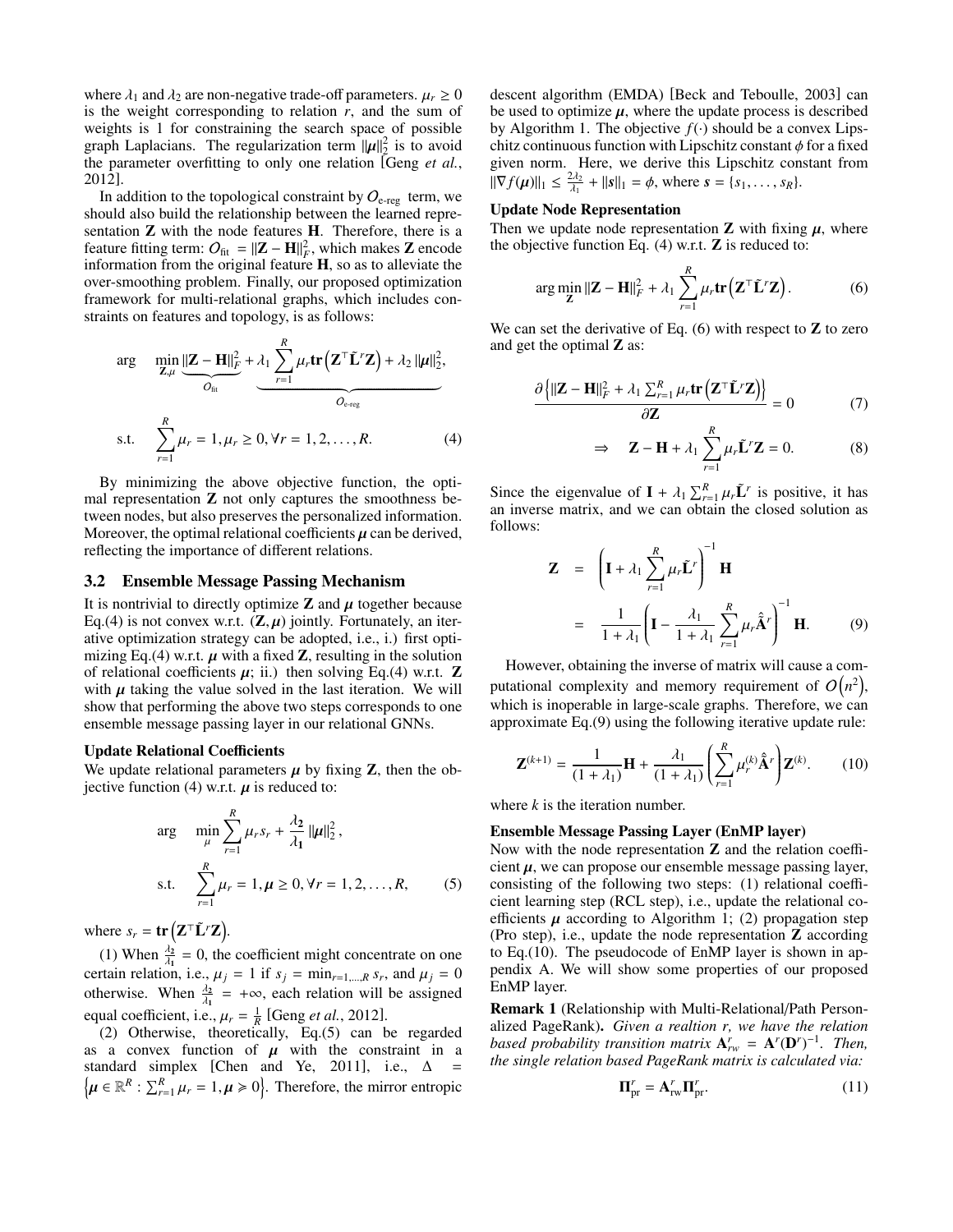- <span id="page-3-0"></span>**Input:** Candidate Laplacians  $\{\tilde{L}^1, \dots, \tilde{L}^R\}$ , the embedding matrix **7** the Linschitz constant  $\phi$  the tradeoff parameters matrix  $Z$ , the Lipschitz constant  $\phi$ , the tradeoff parameters  $\lambda_1, \lambda_2$ . **Output:** Relational coefficients  $\mu$ . 1: Initialization:  $\mu = \left[\frac{1}{R}\right]$ ,<br>2: for  $r = 1$  to R do.  $\frac{1}{R}$ ,  $\cdots$ ,  $\frac{1}{R}$ ] 2: for  $r = 1$  to  $R$  do 3:  $s_r = \text{tr}(\mathbf{Z}^\top \tilde{\mathbf{L}}^r \mathbf{Z})$ 4: repeat 5:  $T_t \leftarrow \sqrt{\frac{2lnR}{td^2}},$ *t*φ
- 6:  $f'(\mu)$  $\mu$ <sup>t</sup>) ←  $\frac{2\lambda_2}{\lambda_1} \mu$  $t_r$  +  $s_r$ , 7:  $\mu_r^{t+1} \leftarrow \frac{\mu_r^t \exp[-T_t f'(\mu_r^t)]}{\sum_{r=1}^R \mu_r^t \exp[-T_t f'(\mu_r^t)]}$  $\frac{\mu_r \exp[-T_t f(\mu_r)]}{\sum_{r=1}^R \mu_r^t \exp[-T_t f'(\mu_r^t)]},$ 8: until Convergence 9: end for
- 10: return  $\mu$

*Considering we have R relations, i.e.,*  $r = 1, 2, \ldots, R$ , the *weights of each relation are*  $\{\mu_1, \ldots, \mu_R\}$ *, according to [\[Lee](#page-6-22)* et al.*[, 2013;](#page-6-22) Ji* et al.*[, 2021a\]](#page-6-15), we can define the multiple relations based PageRank matrix:*

$$
\mathbf{\Pi}_{\text{pr}} = \left(\sum_{r=1}^{R} \mu_r \mathbf{A}_{\text{rw}}^r \right) \mathbf{\Pi}_{\text{pr}}^r. \tag{12}
$$

*According to [\[Klicpera](#page-6-3)* et al.*, 2018], the multi-relational personalized PageRank matrix can be defined:*

$$
\mathbf{\Pi}_{\text{ppr}} = \alpha \left( \mathbf{I}_n - (1 - \alpha) \left( \sum_{r=1}^R \mu_r \hat{\mathbf{A}}^r \right) \right)^{-1}, \tag{13}
$$

where  $\hat{\textbf{A}}^{r}$  is a normalized adjacency matrix with self-loops,  $\textbf{I}_n$ *represents unit matrix,*  $\alpha \in (0, 1]$  *is teleport (or restart) probability.* If  $\alpha = \frac{1}{(1+\lambda_1)}$ , the closed-form solution in Eq.[\(9\)](#page-2-3) is to<br>propagate features via multi-relational personalized PageR (1+λ1) *propagate features via multi-relational personalized PageRank scheme.*

**Remark 2** (Relationship with APPNP/GCN). *if*  $\lambda_2 = +\infty$ , *the solution in Eq.* (5) *is*  $\mu = \begin{bmatrix} \frac{1}{2} & \frac{1}{2} & \cdots & \frac{1}{2} \end{bmatrix}$  *i.e. each rethe solution in Eq.*[\(5\)](#page-2-1) *is*  $\mu = \left[\frac{1}{R},\right]$ <br>*laiton is assigned equal coefficient*  $\frac{1}{R}$ ,  $\cdots$ ,  $\frac{1}{R}$ ], *i.e.*, *each re-*<br>*then the ensemble multilaiton is assigned equal coe*ffi*cient, then the ensemble multirelational graph*  $\sum_{r=1}^{R} \mu$  $_{r}^{(k)}\hat{\mathbf{A}}^{r}$  reduces to a normalized adja*cency matrix*  $\frac{1}{R} \sum_{r=1}^{R} \hat{A}^{r}$  *averaged over all relations. The proposed message passing scheme reduces to:*

$$
\mathbf{Z}^{(k+1)} = \frac{1}{(1+\lambda_1)} \mathbf{H} + \frac{\lambda_1}{(1+\lambda_1)} \frac{1}{R} \sum_{r=1}^{R} \hat{\mathbf{A}}^r \mathbf{Z}^{(k)},
$$
(14)

if  $\lambda_1 = \frac{1}{\alpha} - 1$ , it recovers the message passing in APPNP on<br>the averaged relational graph α *the averaged relational graph:*

$$
\mathbf{Z}^{(k+1)} = \alpha \mathbf{H} + (1 - \alpha) \frac{1}{R} \sum_{r=1}^{R} \hat{\mathbf{A}}^{r} \mathbf{Z}^{(k)},
$$
(15)

*if*  $\lambda_1$  = + $\infty$ *, it recovers the message passing in GCN on the averaged relational graph:*

$$
\mathbf{Z}^{(k+1)} = \frac{1}{R} \sum_{r=1}^{R} \hat{\mathbf{A}}^{r} \mathbf{Z}^{(k)}.
$$
 (16)

<span id="page-3-1"></span>

Figure 1: Model architecture.

<span id="page-3-2"></span>

| <b>Datasets</b> | <b>Nodes</b> | Node<br><b>Types</b> | Edges   | Edge<br>Types | Target   | Classes |
|-----------------|--------------|----------------------|---------|---------------|----------|---------|
| <b>MUTAG</b>    | 23.644       |                      | 74.227  | 23            | molecule | 2       |
| <b>BGS</b>      | 333,845      |                      | 916.199 | 103           | rock     | 2       |
| DBLP            | 26.128       | 4                    | 239,566 | 6             | author   | 4       |
| <b>ACM</b>      | 10,942       | 4                    | 547,872 | 8             | paper    | 3       |

Table 1: Statistics of multi-relational datasets.

### 3.3 Ensemble Multi-Relational GNNs

Now we propose our ensemble multi-relational graph neural networks (EMR-GNN) with the EnMP layer. Similar as [\[Klicpera](#page-6-3) *et al.*, 2018], we employ the decoupled style architecture, i.e., the feature transformation and the message passing layer are separated. The overall framework is shown in Figure [1,](#page-3-1) and the forward propagation process is as follows:

$$
\mathbf{Y}_{\text{pre}} = g_{\theta} \left( \mathbf{EnMP}^{(K)} \left( f \left( \mathbf{X}; \mathbf{W} \right), R, \lambda_1, \lambda_2 \right) \right), \tag{17}
$$

where **X** is the input feature of nodes, and  $f(\mathbf{X}; \mathbf{W})$  denotes the MLPs or linear layers (parameterized by W) which is used to feature extraction.  $\mathbf{EnMP}^{(K)}$  represents our designed ensemble relational message passing layer with *K* layers, where *R* is the number of relations, and  $\lambda_1, \lambda_2$  are hyperparameters in our message passing layer.  $g_{\theta}(\cdot)$  is MLPs as classifier with the learnable parameters  $\theta$ . The training loss is:  $\ell(\mathbf{W}, \theta) \triangleq \mathcal{D}(\mathbf{y}_i^*, \hat{\mathbf{y}}_i)$ , where  $\mathcal{D}$  is a discriminator function of cross entropy  $\mathbf{y}_i^*$  and  $\hat{\mathbf{y}}_i$  are the predicted and ground truth la cross-entropy,  $y_i^*$  and  $\hat{y_i}$  are the predicted and ground-truth labels of node *i*, respectively. Backpropagation manner is used to optimize parameters in MLPs, i.e., W and  $\theta$ , and the parameters in our EnMP layers are optimized during the forward propagation. We can see that EMR-GNN is built on a clear optimization objective. Besides, EMR-GNN also has the following two advantages:

- As analyzed by Remark [1,](#page-2-5) our proposed EnMP can keep the original information of the nodes with a teleport (or restart) probability, thereby alleviating over-smoothing.
- For each relation, there is a parameterized relationspecific weight matrix or parameterized relation encoder used in the traditional RGCN [\[Vashishth](#page-6-10) *et al.*, 2019; [Schlichtkrull](#page-6-9) *et al.*, 2018]. While in our EnMP, only one learnable weight coefficient is associated with a relation, greatly alleviating the over-parameterization problem.

### 4 Experiment

## 4.1 Experimental Settings

Datasets. The following four real-world heterogeneous datasets in various fields are utilized and can be divided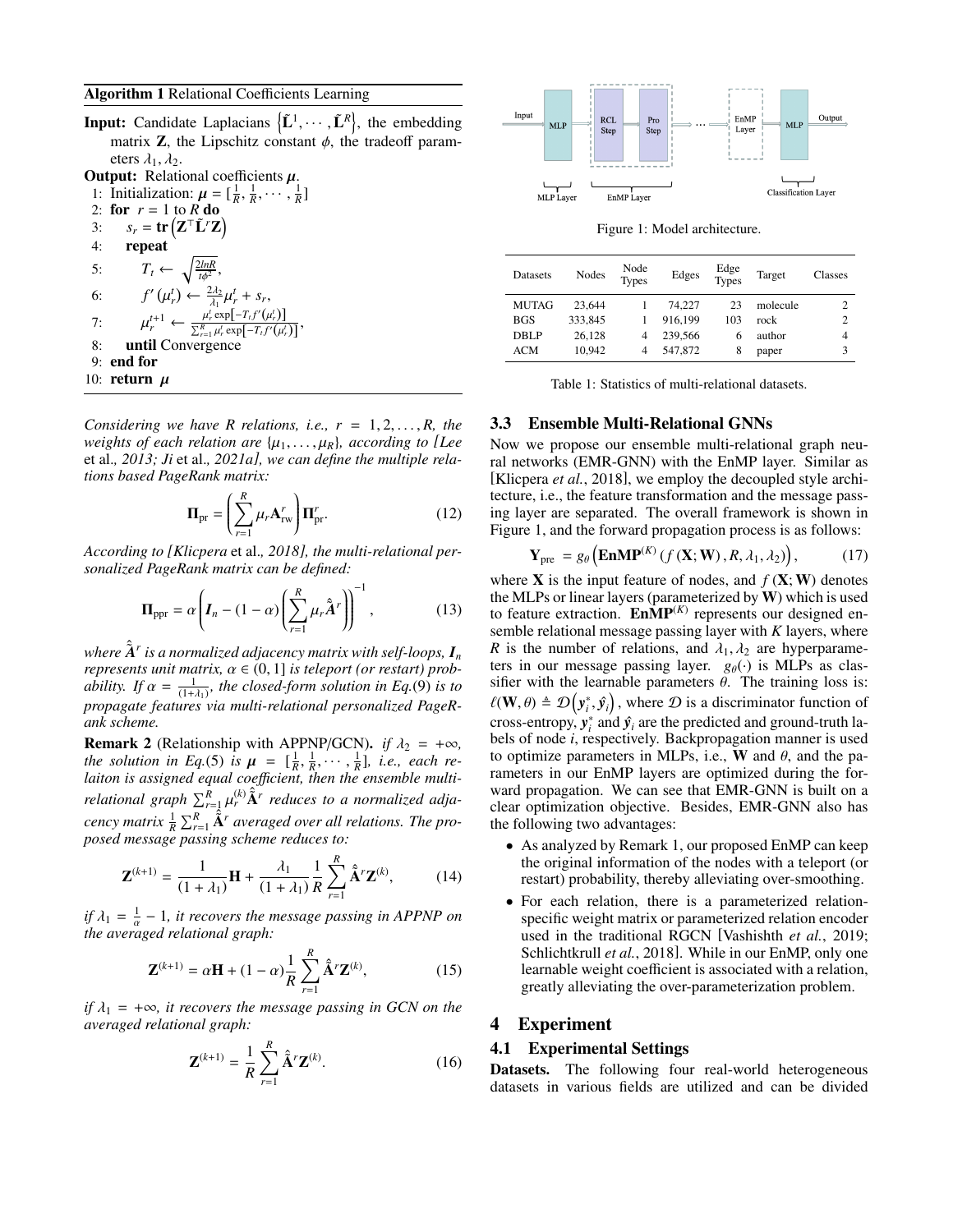<span id="page-4-0"></span>

| Dataset        | <b>DBLP</b>      |                                                                                                                                         | <b>ACM</b> |               | <b>MUTAG</b> |                                                                                                     | <b>BGS</b> |                  |
|----------------|------------------|-----------------------------------------------------------------------------------------------------------------------------------------|------------|---------------|--------------|-----------------------------------------------------------------------------------------------------|------------|------------------|
| Metric         | Acc $(\% )$      | Recall $(\%)$                                                                                                                           | Acc $(\%)$ | Recall $(\%)$ | Acc $(\% )$  | Recall $(\%)$                                                                                       | Acc $(\%)$ | Recall $(\% )$   |
| <b>GCN</b>     | $90.39 + 0.38$   |                                                                                                                                         |            |               |              | $89.49\pm0.52$ $89.58\pm1.47$ $89.47\pm1.49$ $72.35\pm2.17$ $63.28\pm2.95$ $85.86\pm1.96$           |            | $80.21 \pm 2.21$ |
| <b>GAT</b>     | $91.97 \pm 0.40$ | $91.25\pm0.58$   88.99 $\pm1.58$   88.89 $\pm1.56$   70.74 $\pm2.13$   63.01 $\pm3.79$   88.97 $\pm3.17$                                |            |               |              |                                                                                                     |            | $86.13 \pm 4.96$ |
| <b>HAN</b>     | $91.73 \pm 0.61$ | $91.15\pm0.72$   $88.51\pm0.35$   $88.50\pm0.30$                                                                                        |            |               |              |                                                                                                     |            |                  |
| <b>RGCN</b>    | $90.08 \pm 0.60$ |                                                                                                                                         |            |               |              | $88.56\pm0.76$   $89.79\pm0.62$   $89.71\pm0.59$   $71.32\pm2.11$   $61.97\pm3.52$   $85.17\pm5.87$ |            | $81.58 \pm 7.94$ |
| e-RGCN         | $91.77 \pm 0.90$ | $91.18\pm1.02$ $83.00\pm1.04$ $84.03\pm0.75$ $69.41\pm2.84$ $67.57\pm8.04$ $82.41\pm1.96$                                               |            |               |              |                                                                                                     |            | 84.51+3.38       |
| <b>EMR-GNN</b> |                  | $93.54 \pm 0.50$ $92.39 \pm 0.78$ $90.87 \pm 0.11$ $90.84 \pm 0.13$ $74.26 \pm 0.78$ 64.19 $\pm 1.08$ 89.31 $\pm 4.12$ 86.39 $\pm$ 5.33 |            |               |              |                                                                                                     |            |                  |

Table 2: The mean and standard deviation of classification accuracy and recall over 10 different runs on four datasets.

<span id="page-4-1"></span>

| GCN       | GAT         | HAN | RGCN | - e-RGC⊥                                                                                                                                              | <b>EMR-GNN</b>   |
|-----------|-------------|-----|------|-------------------------------------------------------------------------------------------------------------------------------------------------------|------------------|
| $O(Kd^2)$ | $O(2KNd^2)$ |     |      | $O(2K( \mathcal{R} N+1)d^2+2Kd)$ $O(\mathcal{B}Kd^2+\mathcal{B}K \mathcal{R} )$ $O(\mathcal{B}(K-1)d^2+ \mathcal{R} d+\mathcal{B}(K-1) \mathcal{R} )$ | $O(2d^2 + K R )$ |

Table 3: Comparison of the number of parameters. Here, *K* denotes the number of layers in the model, *d* is the embedding dimension, *B* represents the number of bases, |R| indicates the total number of relations in the graph and *N* is the number of heads of attention-based models.

into two categories: i) the node type and edge type are both heterogeneous (DBLP [Fu *et al.*[, 2020\]](#page-6-17), ACM [\[Lv](#page-6-23) *et al.*[, 2021\]](#page-6-23)). ii) the node type is homogeneous but the edge type is heterogeneous (MUTAG [\[Schlichtkrull](#page-6-9) *et al.*, [2018\]](#page-6-9), BGS [\[Schlichtkrull](#page-6-9) *et al.*, 2018]). The statistics of the datasets can be found in Table [1.](#page-3-2) The basic information about datasets is summarized in appendix B.1.

Baselines. To test the performance of the proposed EMR-GNN, we compare it with five state-of-the-art baselines. Among them, GCN [\[Kipf and Welling, 2016\]](#page-6-2) and GAT [Veličković et al., 2017] as two popular approaches are included. In addition, we compare with the heterogeneous graph model HAN [Wang *et al.*[, 2019\]](#page-6-16), since HAN can also employ multiple relations. Two models that are specially designed for multi-relational graphs are compared, i.e., RGCN [\[Schlichtkrull](#page-6-9) *et al.*, 2018] and e-RGCN [\[Thana](#page-6-14)[palasingam](#page-6-14) *et al.*, 2021].

Parameter settings. We implement EMR-GNN based on Pytorch.<sup>[2](#page-0-0)</sup> For  $f(\mathbf{X}; \mathbf{W})$  and  $g_{\theta}(\cdot)$ , we choose one layer MLP for DBLP and ACM, and linear layers for MUTAG and BGS. We conduct 10 runs on all datasets with the fixed training/validation/test split for all experiments. More implementation details can be seen in appendix B.3.

## 4.2 Node Classification Results

Table [2](#page-4-0) summarizes the performances of EMR-GNN and several baselines on semi-supervised node classification task. Since HAN's code uses the heterogeneity of nodes to design meta-paths, we do not reproduce the results of HAN on homogeneous dataset (MUTAG, BGS) with only one type of nodes. We use accuracy (Acc) and recall metrics for evaluation, and report the mean and standard deviation of classification accuracy and recall. We have the following observations: (1) Compared with all baselines, the proposed EMR-GNN generally achieves the best performance across all datasets on seven of the eight metrics, which demonstrates the effectiveness of our proposed model. e-RGCN has a higher recall but a lower accuracy on MUTAG, which may be caused by overfitting. (2) Meanwhile, the number of parameters of our model and other baselines are shown in Table [3.](#page-4-1) We can see that EMR-GNN is more parameter efficient than all baselines, i.e.,  $O(2d^2 + K|R|)$ , but achieves maximum relative improvements of 4.14% than RGCN on BGS. It means that EMR-GNN largely overcomes the over-parameterization in previous multi-relational GNNs.

## 4.3 Model Analysis

Alleviating over-smoothing problem. As mentioned before, EMR-GNN is able to alleviate over-smoothing issue. Here, we take one typical single-relation GCN (GAT) and one representative multi-relational GCN (RGCN) as baselines to test their performance with different propagation depths, where the results are shown in Figure[.3.](#page-5-0) We have the following observations: (1) Our model significantly alleviates the over-smoothing problem, since there is generally no performance degradation when the depth increases. This benefits from the adjustable factor  $\lambda_1$  in EMR-GNN, which flexible controls the influence of node feature information. In contrast, the performance of RGCN and GAT drops seriously with increasing depth, implying that these models suffer from the over-smoothing problem. (2) RGCN needs huge storage cost, making it difficult to stack multiple layers. Cuda out of memory occurs when the propagation depth increases, i.e., DBLP for more than 16 layers, and ACM can merely stack 8 layers. This is not available for capturing long-range dependencies.

<span id="page-4-2"></span>

| Datasets    | Method         | Size of training set |        |        |        |  |
|-------------|----------------|----------------------|--------|--------|--------|--|
|             |                | 10%                  | 15%    | 20%    | 25%    |  |
| <b>DBLP</b> | <b>RGCN</b>    | 0.5381               | 0.6388 | 0.7515 | 0.7721 |  |
|             | <b>EMR-GNN</b> | 0.8768               | 0.9109 | 0.9128 | 0.9364 |  |
| ACM         | <b>RGCN</b>    | 0.7492               | 0.8136 | 0.8278 | 0.8344 |  |
|             | <b>EMR-GNN</b> | 0.8489               | 0.8654 | 0.8739 | 0.8753 |  |

Table 4: Classification accuracy w.r.t. different training set.

<sup>2</sup>https://[pytorch.org](https://pytorch.org/)/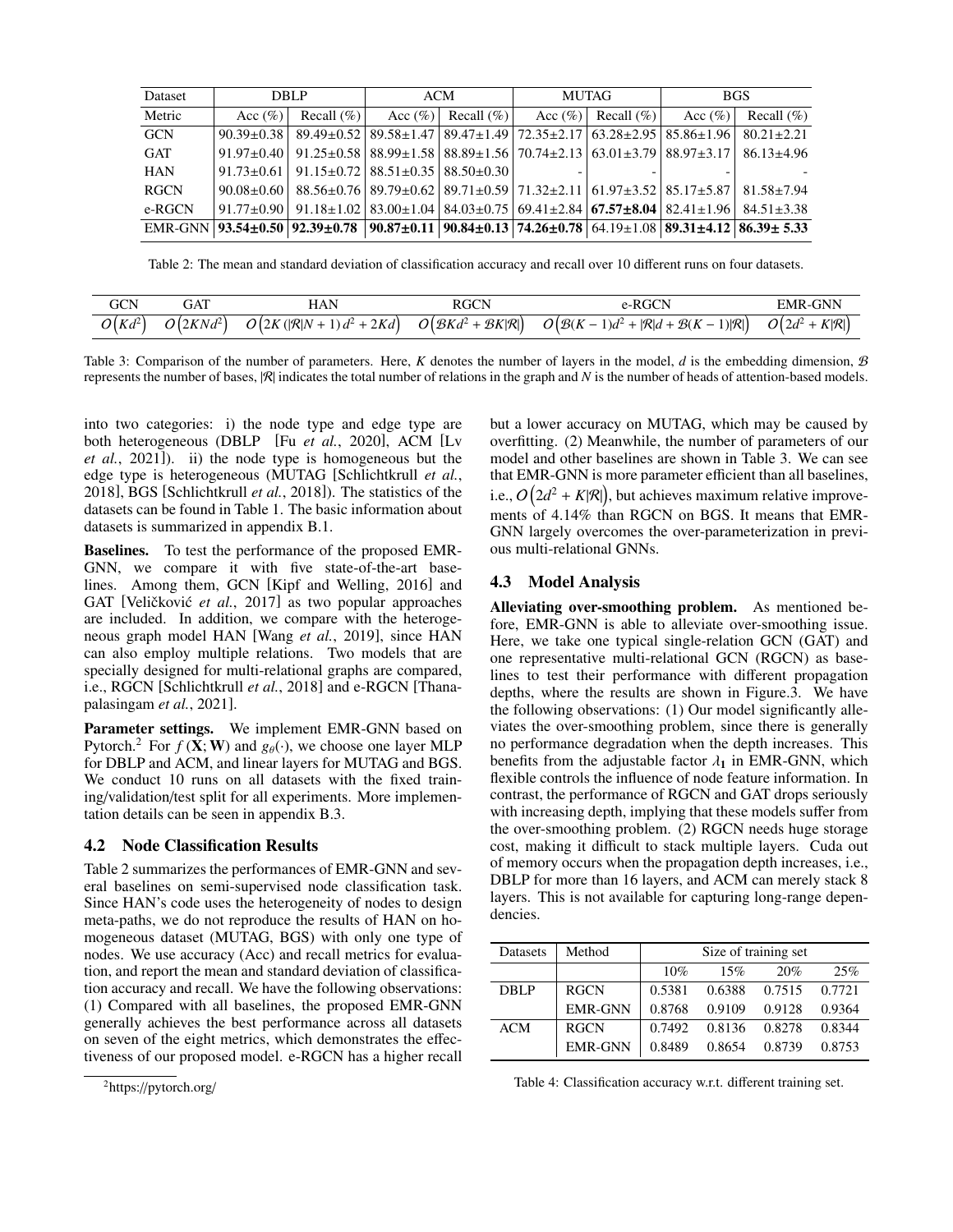<span id="page-5-2"></span>

Figure 2: Visualization of the learned node embeddings on DBLP dataset.

<span id="page-5-0"></span>

Figure 3: Analysis of propagation layers. Missing value in red line means CUDA is out of memory.

Alleviating over-parameterization problem. To further illustrate the advantages of alleviating over-parameterization, we verify EMR-GNN with small-scale training samples. We conduct experiments on EMR-GNN and RGCN using two datasets. We only select a small part of nodes from original training samples as the new training samples. As can be seen in Table [4,](#page-4-2) EMR-GNN consistently outperforms RGCN with different training sample ratios, which again validates the superiority of the proposed method. One reason is that a limited number of parameters in EMR-GNN can be fully trained with few samples. In contrast, RGCN with excess parameters requires large-scale training samples as the number of relations increases. The time complexity is analyzed in appendix C.

Analysis of relational coefficients. Besides the performance, we further show that EMR-GNN can produce reasonable relational coefficients. To verify the ability of relational coefficients learning, taking ACM dataset as example, we evaluate the classification performance under each single relation. The classification accuracy and the corresponding relational coefficient value are reported in Figure [4.](#page-5-1) We can see that basically, the relation which achieves better accuracy is associated with a larger coefficient. Moreover, we compute the pearson correlation coefficient between the accuracy of a single relation and its relational coefficient, which is 0.7918, well demonstrating that they are positively correlated.

Visualization. For a more intuitive comparison, we conduct the task of visualization on DBLP dataset. We plot the output embedding on the last layer of EMR-GNN and three

<span id="page-5-1"></span>

Figure 4: Accuracy under each single relation and corresponding relational coefficient.

baselines (GCN, GAT and RGCN) using t-SNE [\[Van der](#page-6-25) [Maaten and Hinton, 2008\]](#page-6-25). All nodes in Figure [2](#page-5-2) are colored by the ground truth labels. It can be observed that EMR-GNN performs best, since the significant boundaries between nodes of different colors, and the relatively dense distribution of nodes with the same color. However, the nodes with different labels of GCN and RGCN are mixed together. In addition, we also calculate the silhouette coefficients (SC) of the classification results of different models, and EMR-GNN achieves the best score, furthering indicating that the learned representations of EMR-GNN have a clearer structure.

## 5 Conclusion

In this work, we study how to design multi-relational graph neural networks from the perspective of optimization objective. We propose an ensemble optimization framework, and derive a novel ensemble message passing layer. Then we present the ensemble multi-relational GNNs (EMR-GNN), which has nice relationship with multi-relational/path personalized PageRank and can recover some popular GNNs. EMR-GNN not only is designed with clear objective function, but also can well alleviate over-smoothing and overparameterization issues. Extensive experiments demonstrate the superior performance of EMR-GNN over the several state-of-the-arts.